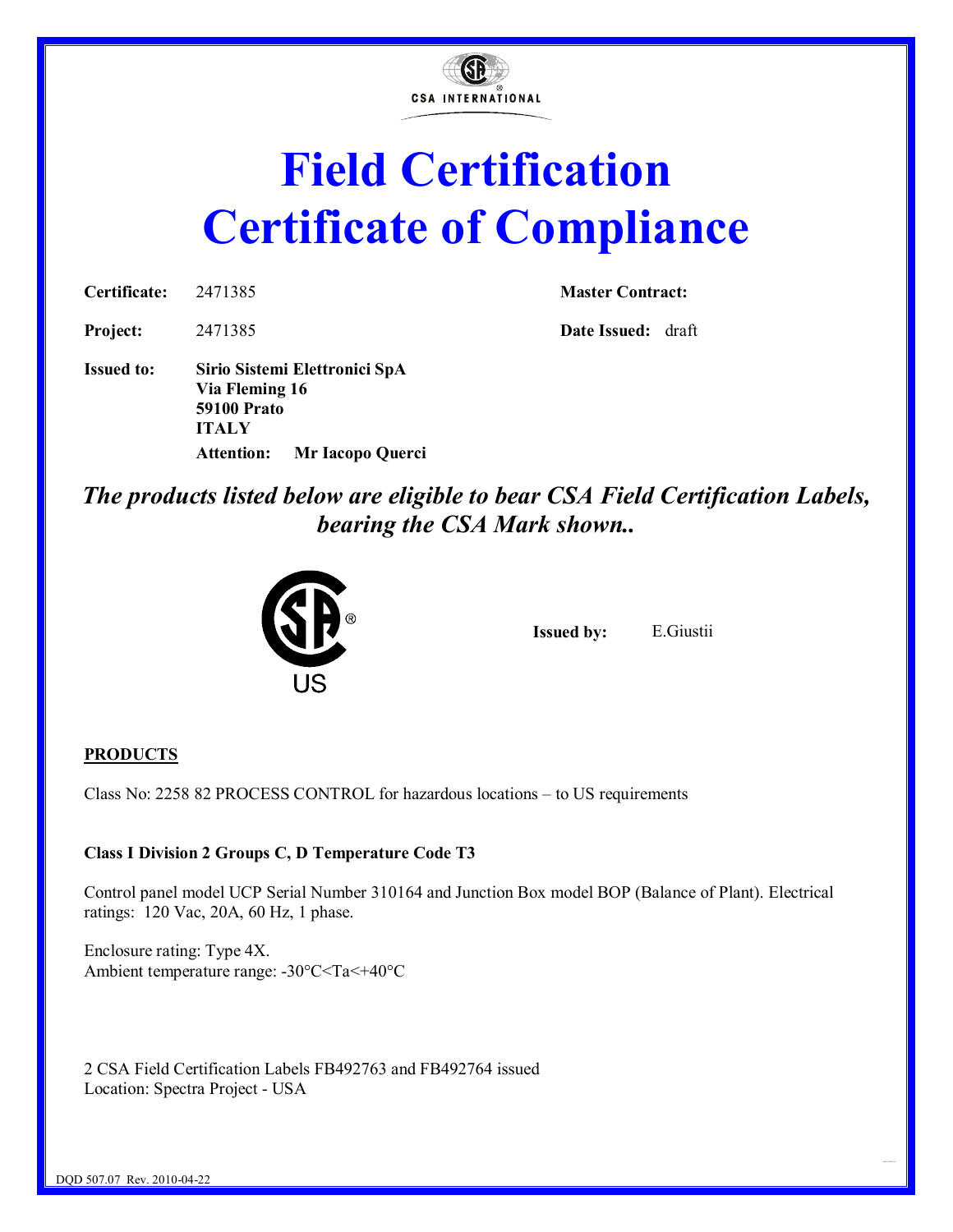

Page 2

Certificate: 24713850 Project: 24713850 Master Contract:255145

Date:draft

#### APPLICABLE REQUIREMENTS

The specific products described in this report were evaluated against:

| UL 508            | Seventeenth Edition Industrial Control Equipment.                           |
|-------------------|-----------------------------------------------------------------------------|
| ANSI/ISA 12.12.01 | Nonincendive Electrical Equipment for Use in Class I and II, Division 2 and |
|                   | Class III, Divisions 1 and 2 Hazardous (Classified) Locations               |

#### **MARKINGS**

- 1) Submittor's name, trademark
- (2) Catalogue / Model designation.
- (3) Complete electrical rating (amps, hertz, and volts).
- (4) Date code / Serial number traceable to month and year of manufacture.
- (5) Hazardous Location designations.

(6) Temperature code.

(7) Maximum ambient.

(8) The following cautions:

- Close the window after finishing operation on the Allen Bradley Panel View

- Wipe clean only with a moist cloth (Beware of electrostatic charges)
- This enclosure must not be opened unless the area atmosphere is known to be NON hazardous or unless all devices within have been de-energized.
- Explosion Hazard: Substitution of Components May Impair Suitability for Class I, Division 2
- Do NOT open under Load Open the appropriate circuit breaker to isolate